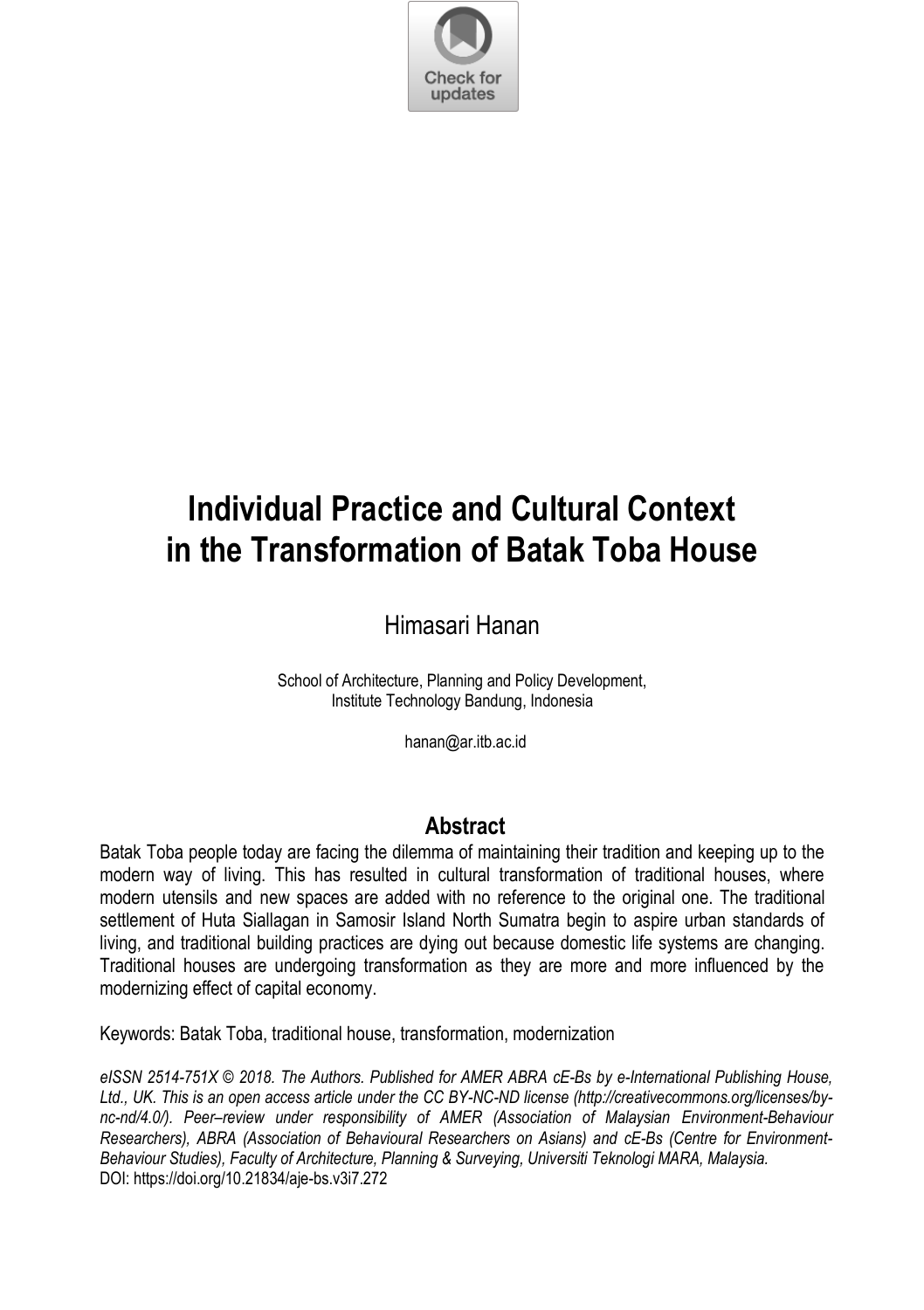# **1.0 Introduction**

The island of Samosir is in the middle of Lake Toba in North Sumatra, and *Huta Siallagan*  is located circa 500 meter away from the lake Toba. The traditional settlement of Huta Sialagan is established by the clan *Siallagan* amidst of agricultural land, and at present preserved as an exclusively enclosed settlement for the descendants of the clan *Siallagan*.



Figure 1: Map of Samosir *Source: (www.maps.google.com)* 



 $(a)$  (b) Figure 2: Typical Settlement of Batak Toba (a) Layout, (b) Perspective View of Houses *Source: (Bukit, 2012)*

A Batak Toba traditional settlement is rectangular in form and consists of two rows of buildings (houses and granaries) with in between a multifunction open space (*alaman*). The house is built on stilts with a steeply rising roof symbolizing three different world in Batak cosmology. The lower part of the house symbolizes the nether world (*banua toru*) in which devils live. The middle part represents the middle world (*banua tonga*) where people dwell and undergo their domestic life. The upper part symbolizes the upper world (*banua ginjang*), as the place for ancestors who protect people's life.

The traditional house has an open layout, and light enters the house through small windows, which makes the interior dark throughout the day. There is no furniture inside the house, and common space is being used by all inhabitants for all purposes. People put a stone hearth in the corner of space for cooking. The substructure consists of 1.5 meter high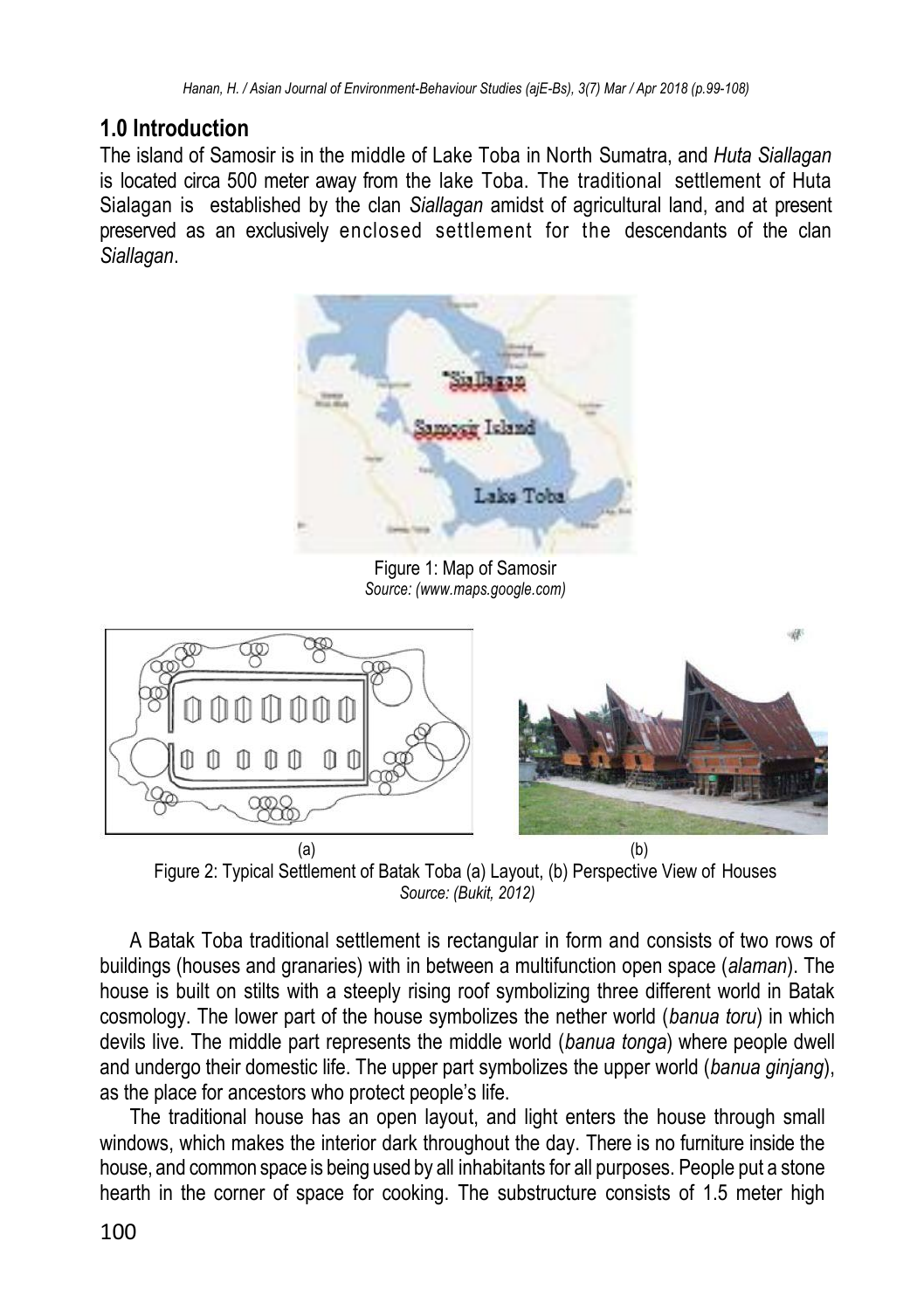wooden structure that rests on flat stones, and it is used as stall and storage. All traditional houses nowadays have been expanded with new wooden or masonry buildings in response to the increasing demand of space for inhabitants. Most of the inhabitants, at present, make a living from tourism as tourist guides, in producing craft and souvenir, and performing art and music.





 $(a)$  (b) Figure 3: (a) Interior of a Traditional House, (b) Stone Hearth for Cooking *Source: (Bukit, 2012)*

### **2.0 Literature Review**

John Storey (1996) discusses the phenomenon of people seeking identity in consumption, and the meaning of lives in what being consumed rather than in what being produced. People recognize themselves in commodities and find their soul in housing furniture, kitchen-set equipment, etc. The social control is anchored in the needs of new commodities, and advertisement has generated false needs to be "an extravagant person" and to use "trendy items".

Pierre Bourdieu proposed that culture is an arbitrarily constructed notion, and a social group constructs its own particular temporarily contingent notions of culture (Webster, 2011). His studies demonstrated that symbolic practices, as well as, economic practices are strategies in the competition for prestige or standing in the social hierarchy. All actions of people aim at the maximization of material or symbolic gain. Bourdieu indicates that lower class of society attempt to imitate the taste of upper class through the purchase of reproduction furniture.

Habraken meant that living environment is shaped by acts of transformation, and individual responsibility for one's own environment is essential for its sustainability (Teicher, 1998). Renewal and expansion of physical forms (buildings, streets and infrastructure) is people's acts to sustain the environment. Builder is the actor, who transforms the place to make sure the built environment endures. The interaction between people and their place is fundamental to the understanding of the transformation process.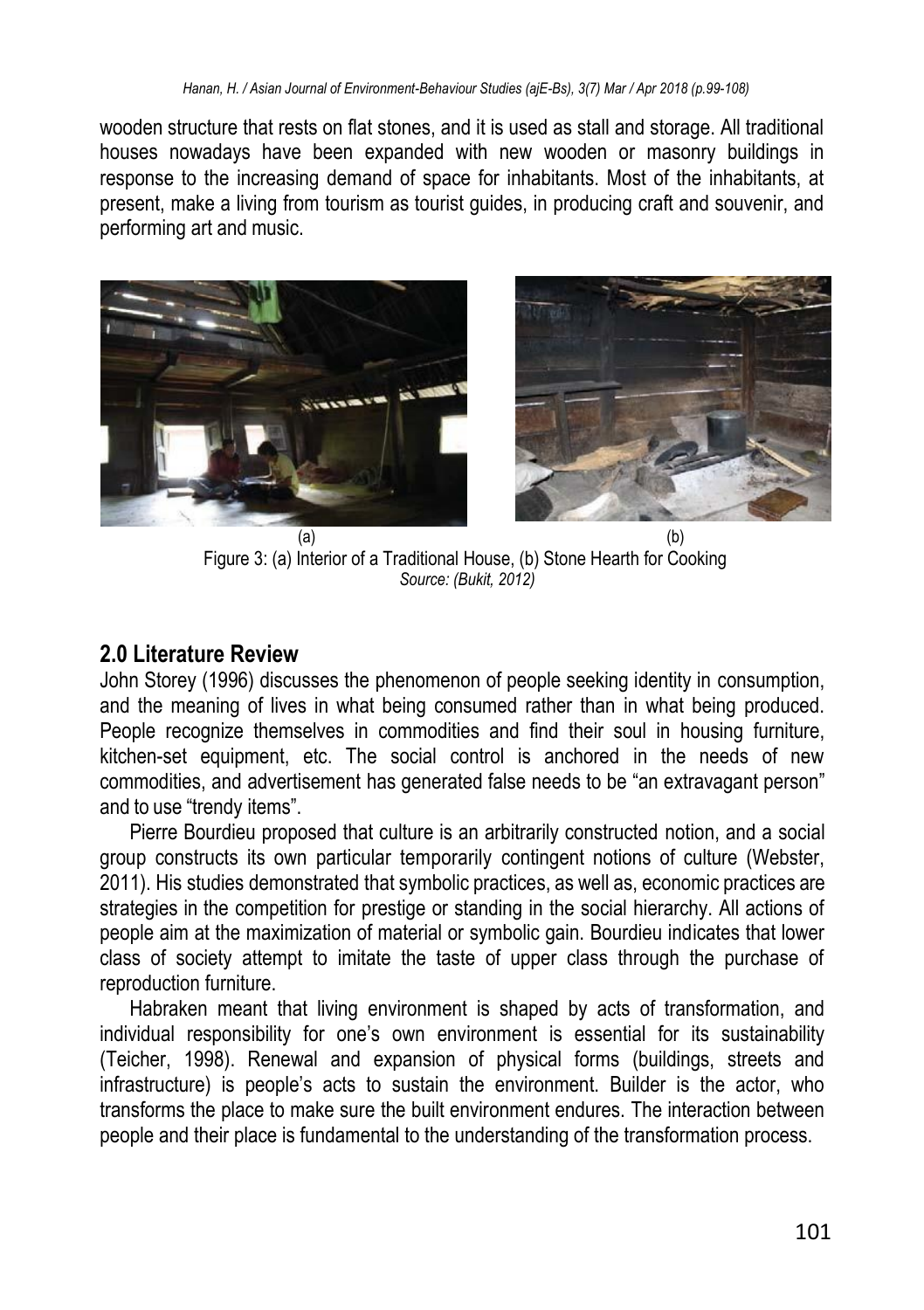# **3.0 Methodology**

The expansion of traditional houses and inhabitant's activities inside the house is observed and documented through field survey and interviewing the inhabitants. The method for analysis is adopted from N.J. Habraken, which classifies transformation of built environment in three orders: physical, territorial and cultural. The physical order relates to transformation that caused by different uses of household utensils and furniture, and partitioning of a room. The process is classified in three levels as follows:-

| <b>Physical Objects</b>      | First level                                       | Secondary level                                                       | Third level                                                                   |  |
|------------------------------|---------------------------------------------------|-----------------------------------------------------------------------|-------------------------------------------------------------------------------|--|
| Household utensils           | Oil-burning Stove                                 | Magic jar, Dispenser, Blender                                         | Refrigerator, Washing<br>machine, Kitchen sink                                |  |
| Furniture                    | Dining set                                        | Closet, Couch,<br>Cabinet. Bed                                        | TV, Sofa, special furniture                                                   |  |
| Partitioning                 | Bathroom                                          | Kitchen room, semi-<br>enclosed sleeping room                         | Private sleeping room                                                         |  |
| <b>Building</b><br>component | Wooden wall - floor<br>- frames, thatched<br>roof | Manufactured wooden wall,<br>cement floor, one-direction<br>zinc roof | Masonry wall, ceramic floor,<br>multiplex ceiling, two-direction<br>zinc roof |  |

The second order relates to territoriality. The study will scrutinize how new spatial configuration in traditional houses is organized by territorial rules, and the relationship between physical form and territorial control. Changes in spatial configuration are classified as follows:-

| Spatial Configuration     | First level              | Secondary level                     | Third level                                                          |  |  |
|---------------------------|--------------------------|-------------------------------------|----------------------------------------------------------------------|--|--|
| Common room               | Eating room              | Living room                         | Formal sitting room                                                  |  |  |
| Additional room           | Bathroom, Kitchen        | Eating - Sleeping - Living<br>room  | Multi sleeping room/ bathroom/<br>living room, a formal sitting room |  |  |
| <b>Expansion building</b> | Subordinate to original  | Coherent to original, one-<br>story | Incoherent to original, two-story                                    |  |  |
| <b>Building access</b>    | Additional side entrance | One new entrance                    | lTwo new entrance                                                    |  |  |

The cultural order concerns about preferences of individuals in their acts, which make building forms and spatial configurations differs from socially determined tradition. The combination of formal order, territoriality and individual preferences represents cultural order by which each traditional house develops its sustainability. Key indicators for the analysis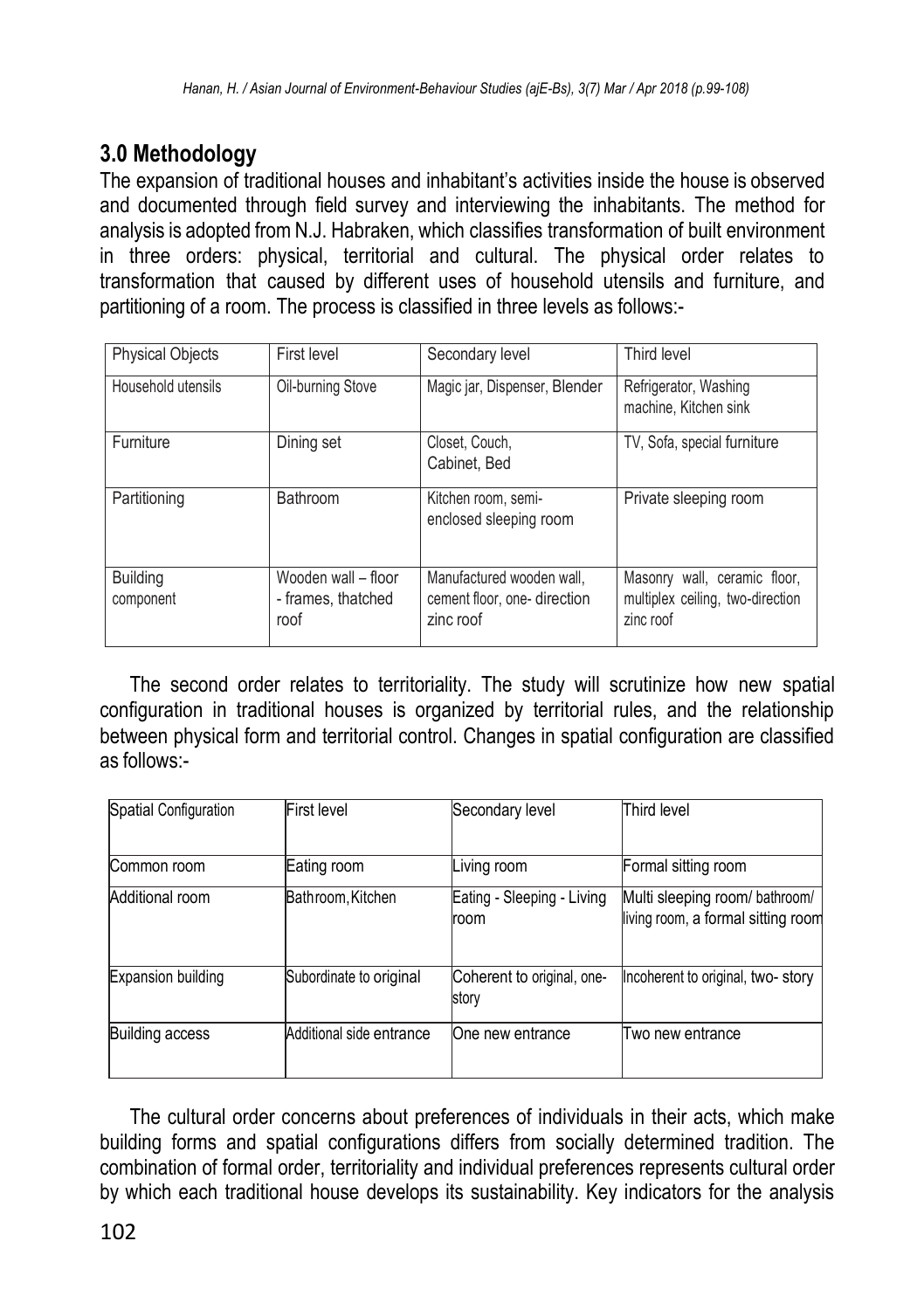are as follows:-

| Spatial Meaning   | <b>First level</b> | Secondary level       | Third level              |
|-------------------|--------------------|-----------------------|--------------------------|
| Enclosure system  | One entrance       | Two entrances         | More than two entrances  |
| Spatial form      | Rectangular        | Modified geometry     | Organic                  |
| <b>Built</b> area | Traditional size   | 1.5X traditional size | $> 2 X$ traditional size |

Out of the 8 (eight) existing traditional houses, 2 (two) houses are excluded because they are not used as residential any more. Physical conditions of exterior and interior of the houses are photographed whereas spatial configurations are depicted in floor plan drawing. The cultural orders are analyzed through physical and territoriality changes taking place in the settlement and its correlation to inhabitant's profile and social life of the village.

# **4.0 Results and Discussions**

#### **Pattern of Expansion**

The houses are expanded in several ways, in which some are stretched out along the original axis, and some are enlarged unevenly at the back. Some expansions are in the same level as the original one or at the ground level and some are made higher as two-story building. In average, new buildings are two times bigger than the original one, and most of them utilize different materials, such as masonry for wall and corrugated iron for roof. The house is usually inhabited by one single family with 2-3 children, and two houses in the village are inhabited by an extended family with daughter in law and grandchildren. All houses have added new functional rooms such as living room, sleeping room, bathroom and kitchen.

| The house  | Nr. of<br>floor |       | Area (sqm) Nr. of inhabitants | Sleeping<br>room | Living<br>room | <b>Bathroom</b> | Kitchen |
|------------|-----------------|-------|-------------------------------|------------------|----------------|-----------------|---------|
| $HS - R01$ |                 | 34.3  | 3                             |                  |                |                 |         |
| $HS - R02$ | 2               | 87,12 |                               | 2                | 2              |                 |         |
| $HS - R03$ |                 | 48,8  |                               |                  |                |                 |         |
| $HS - R06$ |                 | 52,8  | 0                             |                  |                |                 |         |
| $HS - R07$ | 2               | 104,3 | 5                             | 3                | 2              | 2               |         |
| $HS - R08$ |                 | 54,52 | 4                             |                  |                |                 |         |
|            |                 |       | Source: (Bukit, 2012)         |                  |                |                 |         |

To the house (R01), modern, functional rooms are being added, such as private sleeping room, bathroom, kitchen and living room. The house (R02) is expanded with two-story building of masonry and wooden construction. The first floor is used for the kitchen, living room, and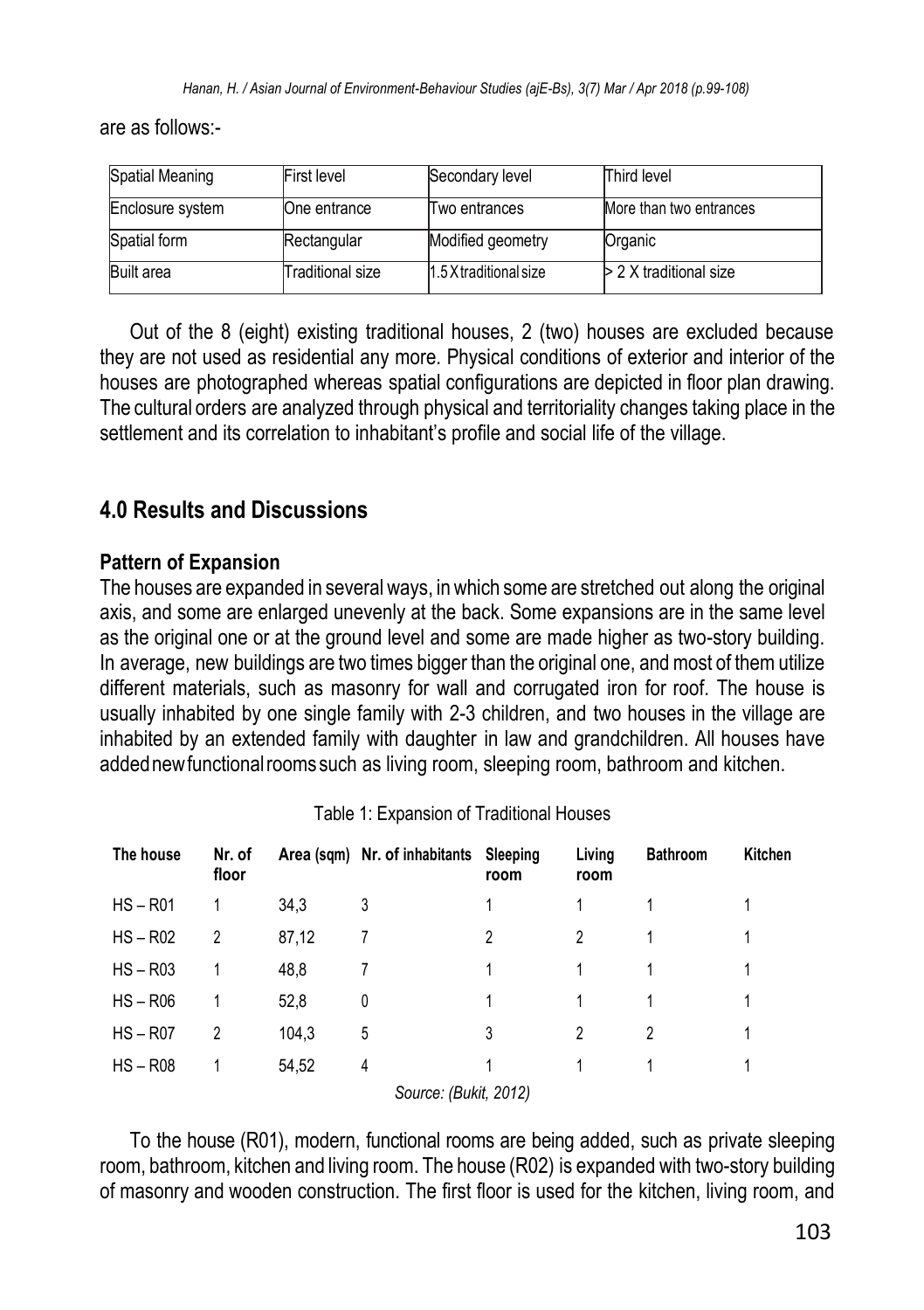bathroom, and the second floor is for private activities such as sleeping. The house (R03) is expanded with a sleeping room, a kitchen, a bathroom and a dining room. The original house is kept as a common and sleeping room for the children. The house (R06) is expanded by adding a bathroom, a kitchen, a sleeping room and a living room. The acting chief of the settlement lives in house (R07). The original house is lavishly expanded in two-story building with 2 bathrooms, 3 sleeping rooms, 2 living rooms and 1 kitchen. The expansion of house (R06) and (R07) is interconnected. The house (R08) is expanded by a kitchen and an eating room, which is subsequently transformed to a workshop for producing handicraft and souvenir merchandise. The private sleeping room is arranged by partitioning the traditional house, and the bathroom is situated in a separate building at the backyard.





 $(a)$  (b) Figure 4: Traditional House (R02 & R03) and its expansion (a) Side Elevation (b) Front Elevation *Source: (Bukit, 2012)*

## **Modern Way of Living**

The most fundamental changes in domestic living are the way inhabitants practice their everyday life. First of all in the way people do the cooking; traditional stone stove is disposed and replaced with modern oil or gas-burning stove. Changes in cooking utensil have influenced spatial uses and stimulated new needs of equipments for cooking and preparing meals. Rice cooker, drinking water dispenser and food mixer/ blender are new objects that are immediately taken on board in everyday life, in some houses urban utensils such as washing machine and refrigerator are utilized as everyday equipments. New furniture such as closet, cabinet, couch, dining set, the bed, and TV set, is applied to imitate modern way of living. Spatial dimension and arrangements in traditional houses have ultimately been adiusted.

As modern way of living underlines privacy, the new building has adopted private rooms for functional uses and visual security. For daily activities, entry to the house is in the new building, whereas formal guests are welcomed through the entry point in the traditional house. Old and new building are interpreted as formal and informal place, as traditional and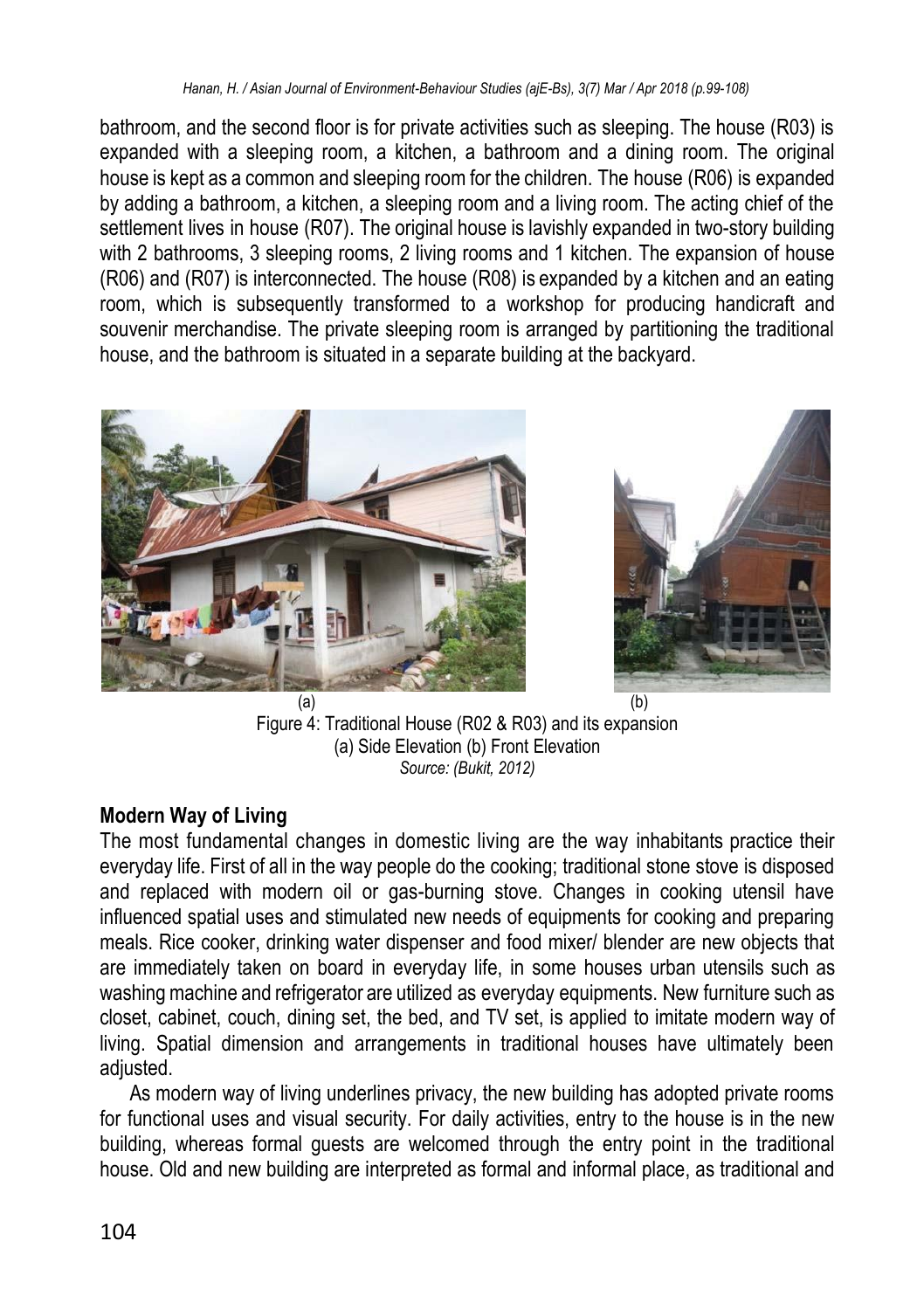modern way of life, as symbolical and functional activities, and as public and private area. People comprehend tradition and everyday life as a consecutive life, yet separated. Hence, it is sensible to build an entirely different building typology next to the traditional one.



Figure5: ModernWayofLiving(a)DiningTableSet (b)ElectronicUtensil and DisplayCabinet *Source: (Bukit, 2012)*

From the physical point of view, modernization is illustrated through selection of materials being used in new buildings. Manufactured materials such as ceramic tile and masonry have replaced bamboo and wooden structure. House on stilts is impractical and inefficient for modern living because people do not keep livestock in the house anymore. The new building is built up on ground level in a typical modern urban house with zinc roof and plastered masonry. When the expansion is two-story high, the lower part is imitating modern masonry construction, yet the upper part is made of wooden structure because of inadequate skill in structural framing. Inside the house, wooden panel is commonly applied for partitioning the space and staircase connecting old house to new building. The roof, in terms of its material, inclination, size and meaning, is the most distinct element that differentiates the appearance of old and new, of original and expansion.

#### **Cultural Transformation**

Traditional houses have comprehensible orientation to the mountain and the lake, and its geometry is arranged strictly to that symbolical direction. Houses create territoriality by standing side by side at a distance consistently toward an invariable direction. The expansion building, on the other hand, is situated variably, covering any available space to the right/ left or backward. As a consequence of irregular forms, the entrance to the building is also varied, some houses have access directly oriented toward the open space and others have entrances out of sight from the open space. Hereafter, the layout of houses is thoroughly changed, from a truly ordered and organized built environment into an organic settlement without regularity. Symbolical meaning of spatial configuration has transformed into a pragmatic organization exclusively controlled by individuals. On one hand, the collective territorial of the house is no longer retained, on the other hand, people indulgently tolerate interference from neighbors into one's territorial, by which it expresses continuity of communal spirit in dwelling environment.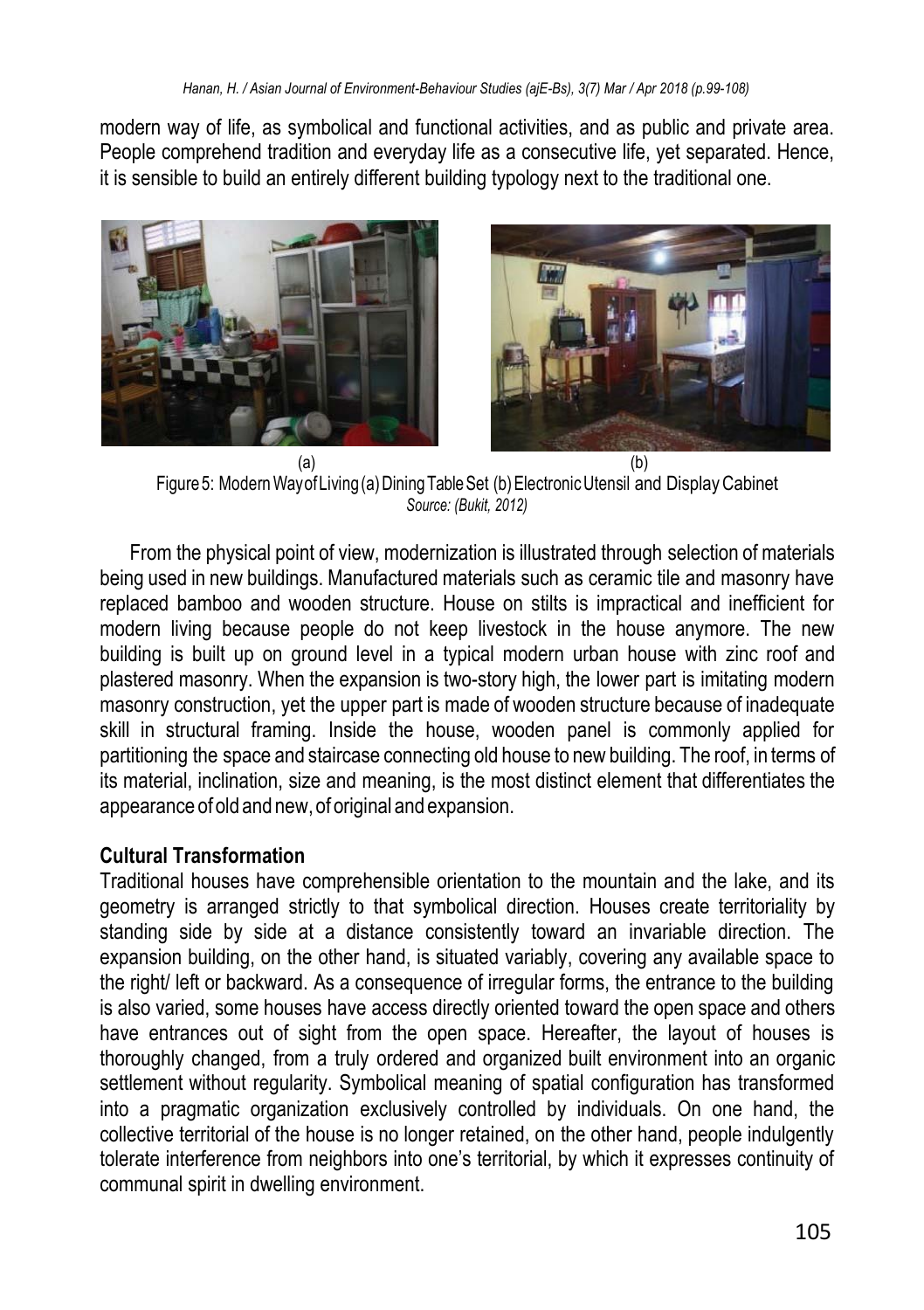

A house as a collective place is transformed into functional spaces designated to a family where each function is made distinct through spatial configuration. Modern household utensils and furniture have underlined new meaning of spatial organization, as well. A dining table set situated in a space denotes a place for dining, and not for other activities. Activities such as cooking, body washing, sleeping, dining, are conducted separately from common activities: watching TV and entertaining guest. The place for entertaining guest is utilized as a pastiche of modern urban living by installing pictures of the family on wall, putting a sofa and a display cabinet filled with tea-set, decorative plate and carpeted floor. The inhabitants feel fashionable and well-off by having a room for entertaining guest, which is, in fact, in contrary to the traditional open space as a place forentertaining guest.

Inhabitants of *Huta Siallagan*, at present, have been involved with tourism activities, which are undertaken either collectively during ritual performances or individually in each house for handicrafts and souvenir production. The change from crop production into tourism generated employment has eventually transformed the spatial meaning and hierarchy within the settlement and the house. The defensible open space, which was a representative place for ritual purposes, is transformed to an accessible public place. The strictly secluded space in a traditional house has been redefined as a semi-private place utilized for entertaining guest, touristic attraction, and collective working area. The open space at the back of the house is now built up for functional rooms that become the truly private domains of the inhabitants.

#### **5.0 Conclusion**

The socially determined framework in utilizing space of a traditional house has been changed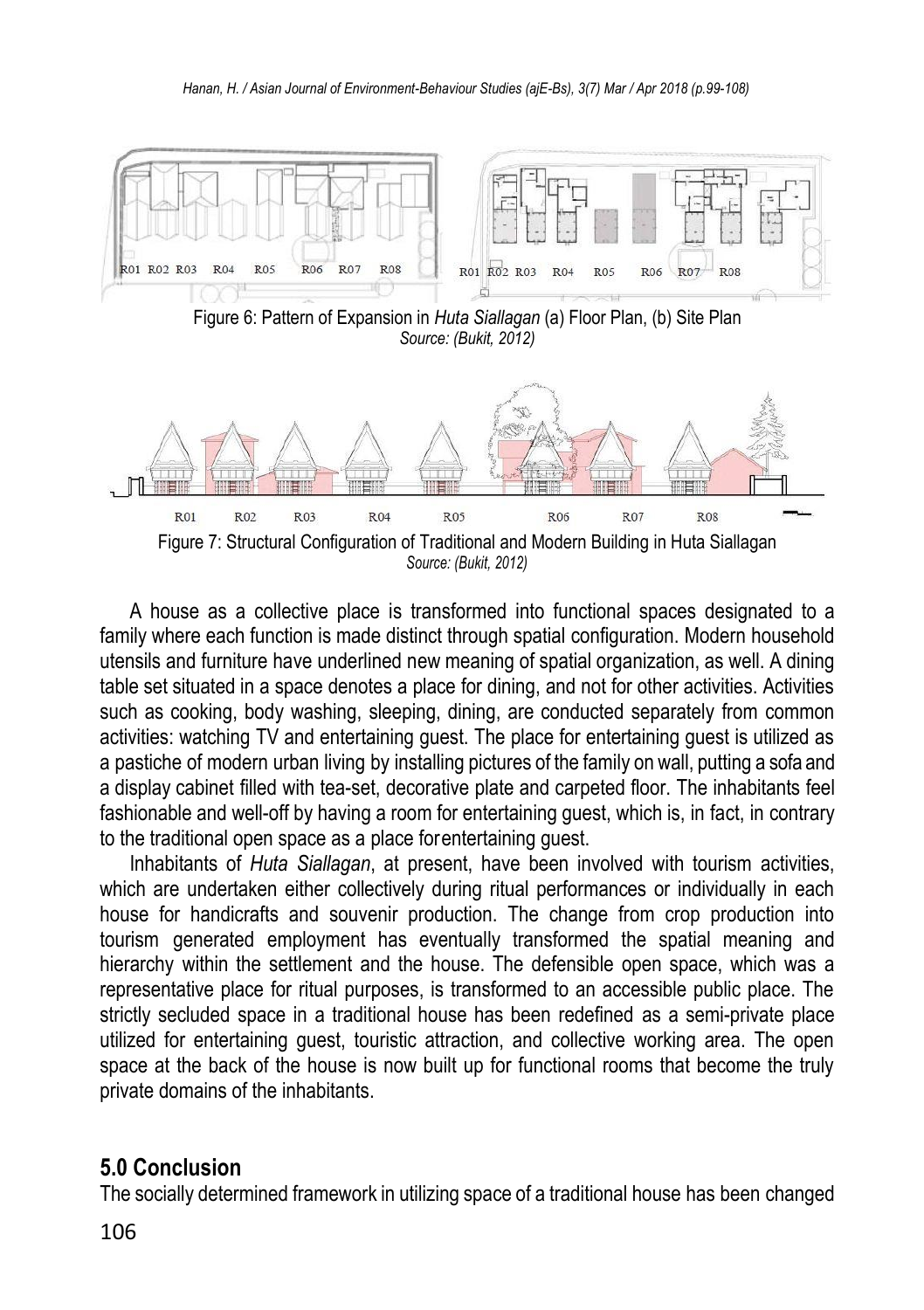into individually preferences in managing activities and functional needs of inhabitants. Each family now has its own way of respecting the original house and developing its structure. What was customary and common understanding about dwelling is no longer taken for granted. Everyone is searching for his/ her own motives and opportunities in building and furnishing the house. Tourism has transformed the way of living, in which cash oriented value system has displaced traditional pattern of personal favors and privileges between landowners and laborers, and of kinship and ritual duties. The independent earning of each member provides the opportunity to purchase modern goods that will carry prestige to the family.

The expansion of traditional houses in Batak Toba is linked to a complex range of goals: wealth, status, comfort, autonomy, and stimulation. It is difficult to differentiate basic needs of inhabitants with desire of consumption in a changing world since basic needs may varies over time and space, and it is influenced by societal norms. According to Maslow's theory, a human being has a hierarchy in needs, in which lower order of physiological needs and safety will extend to higher order of belonging, esteem and self-actualization. It needs to be studied further whether there is a shift in needs among Batak Toba people. The understanding of individual needs may lead to a new model of preserving traditional houses that is outward-looking and accommodating inhabitant's contemporary needs. The future research on traditional houses should explore the way individual houses being developed within the specific historical and cultural context, and the needs of people with complex life histories.

#### **Acknowledgment**

My gratitude to Institute for Research and Community Services of Institut Teknologi Bandung for the full support in making this study possible.

## **References**

Bonatz, D., Miksic, J., Neidel, J. D., & Tjoa-Bonatz, M. L. (2009). *From Distant TalesArcheology and Ethnohistory in theHighlandofSumatra.* Cambridge: Scholars Publishing.

Building Research Institute (1973). *Tradisional Buildings of Indonesia* Vol. I Batak Toba. Jakarta: Ministry of Public Work and ElectricalPower

Bukit, Elya Santa. (2012). Perluasan Bangunan Sebagai Proses Transformasi Rumah Tradisional. Studi Kasus Tiga PerkampunganTradisionalBatak TobadiPulauSamosir.ThesisofMagisterArsitekturITB,unpublished.

Dawson,Barry.(1994).*TheTraditionalArchitectureofIndonesia.*London: Thames and Hudson Ltd

Pusat Penelitian dan Pengembangan Permukiman. (2010). *Laporan Kegiatan Pengkajian Rumah Tradisional Etnis Batak di Propinsi Sumatera Utara.* Binjai: Loka Teknologi Permukiman Medan

Schefold, Reimar, Nas, Peter JM, Domenig, Gaudenz, Wessing, Robert (eds). (2008). *Indonesian Houses.* Leiden: KITLV Press